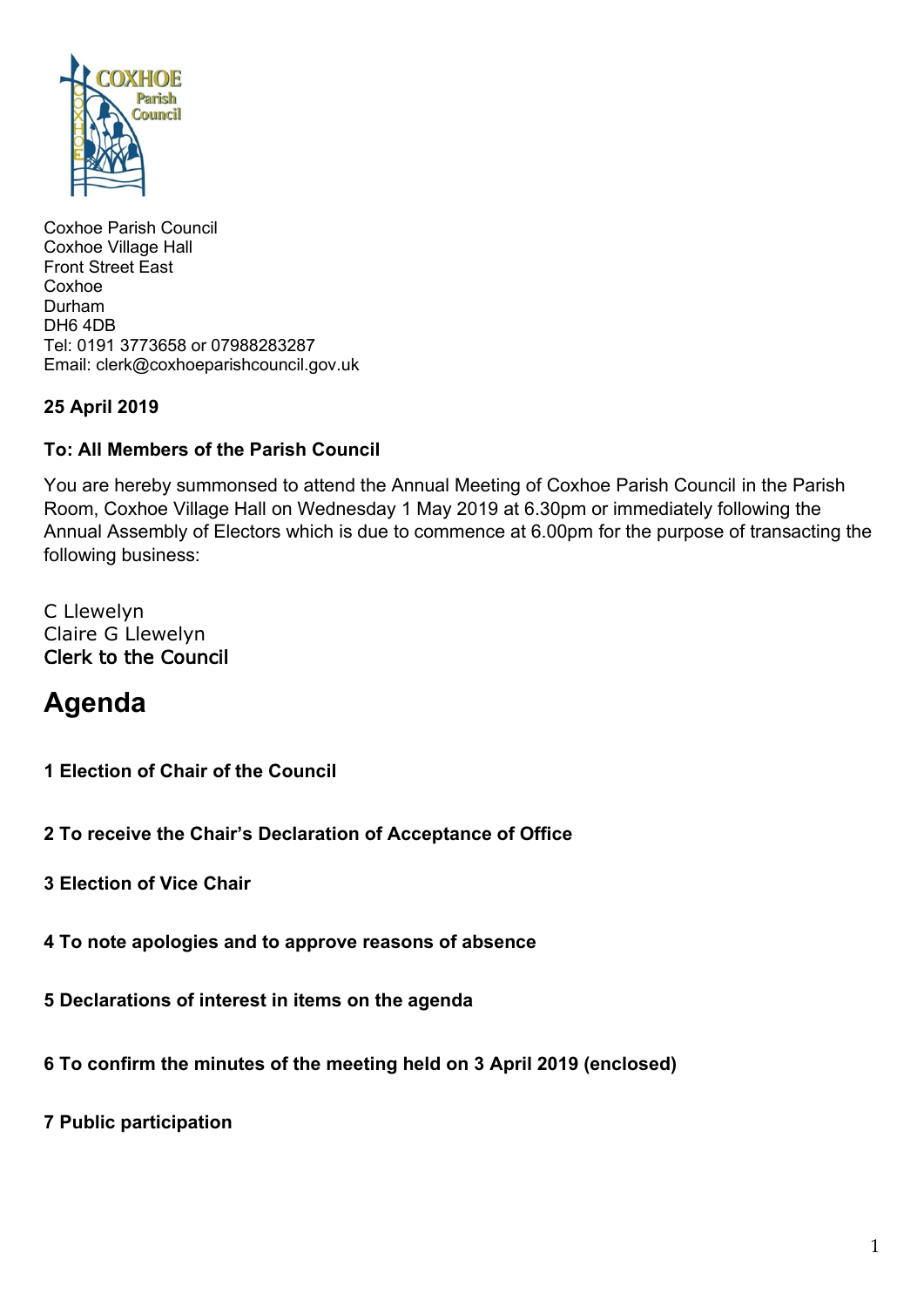### **8 To appoint Members to serve on the Parish Council's Committees or Working Groups (enclosed)**

- a) Committee structure, proposed meeting dates and delegation arrangements and membership (enclosed)
- b) Committees terms of reference (enclosed)

### **9 To agree the dates and times of the ordinary meetings up to and including the next Annual Meeting**

### **10 To review Standing Orders Section 5j and Annual Governance**

- a) Receipt of committee minutes and consideration of recommendations (enclosed)
- b) Review and adopt Standing Orders (enclosed)
- c) Review and adopt Financial Regulations (enclosed)
- d) Review of arrangements including legal agreements with other bodies (enclosed)
- e) Review of representation on or work with external bodies and arrangements for reporting back (enclosed)
- f) Review of Asset Register and office equipment (enclosed)
- g) Review of insurance including Fidelity guarantee cover (enclosed)
- h) Review of Council and staff subscriptions to other bodies (report enclosed)
- i) Review of the Council's Complaints Policy (enclosed)
- j) Review of policies and procedures for freedom of information and data protection legislation (enclosed)
- k) Review of Council policy for dealing with the press and media (enclosed)
- l) Review of the Council's employment policies and procedures (enclosed)

### **11 Financial matters including Annual Governance**

- a) Approval of Statement of Accounts for year ended 31 March 2019 (enclosed)
- b) Review of 2018 to 2019 expenditure incurred under Section 137 of Local Government Act 1972 (enclosed)
- c) Review of council fees for 2019 to 2020 (enclosed)
- d) Dog bin contract (verbal update)
- e) Finance Report, bank reconciliation and payments (enclosed)
- f) Budget (enclosed)

### **12 Durham County Councillors' update**

### **13 Councillors' reports of their attendance at meetings or events on behalf of the Parish Council**

### **14 Land, Buildings and Open Spaces (reports enclosed)**

- a) Cricket Ground
- b) Quarrington Hill Enviromental Improvement Scheme (verbal update)
- c) Request for easement at Lowfield Bungalow
- d) Classic Car Night (verbal update)
- e) Village Green adjacent to Bower Court